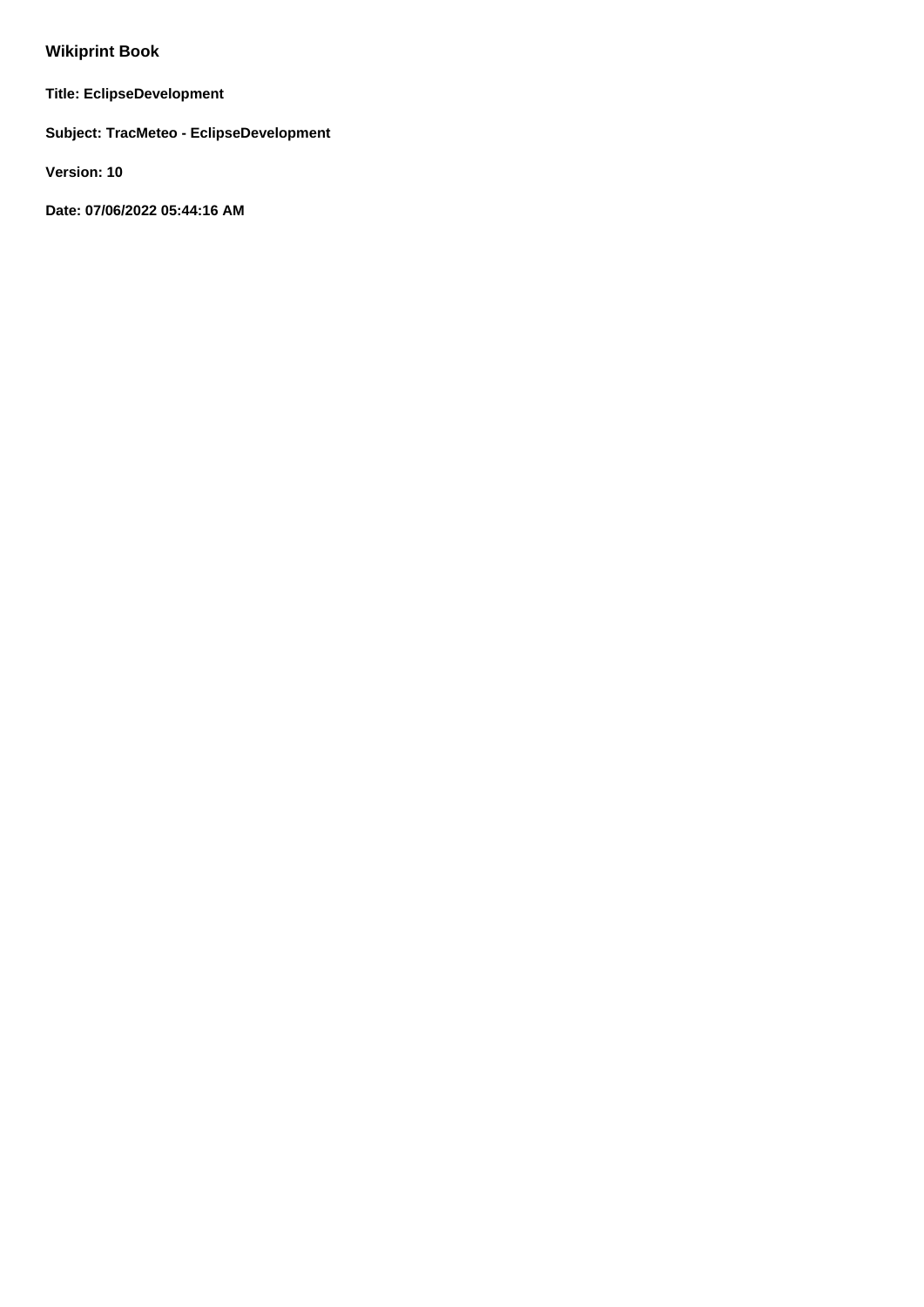# **Table of Contents**

| c              |
|----------------|
| $\overline{ }$ |
| $\overline{ }$ |
|                |
|                |